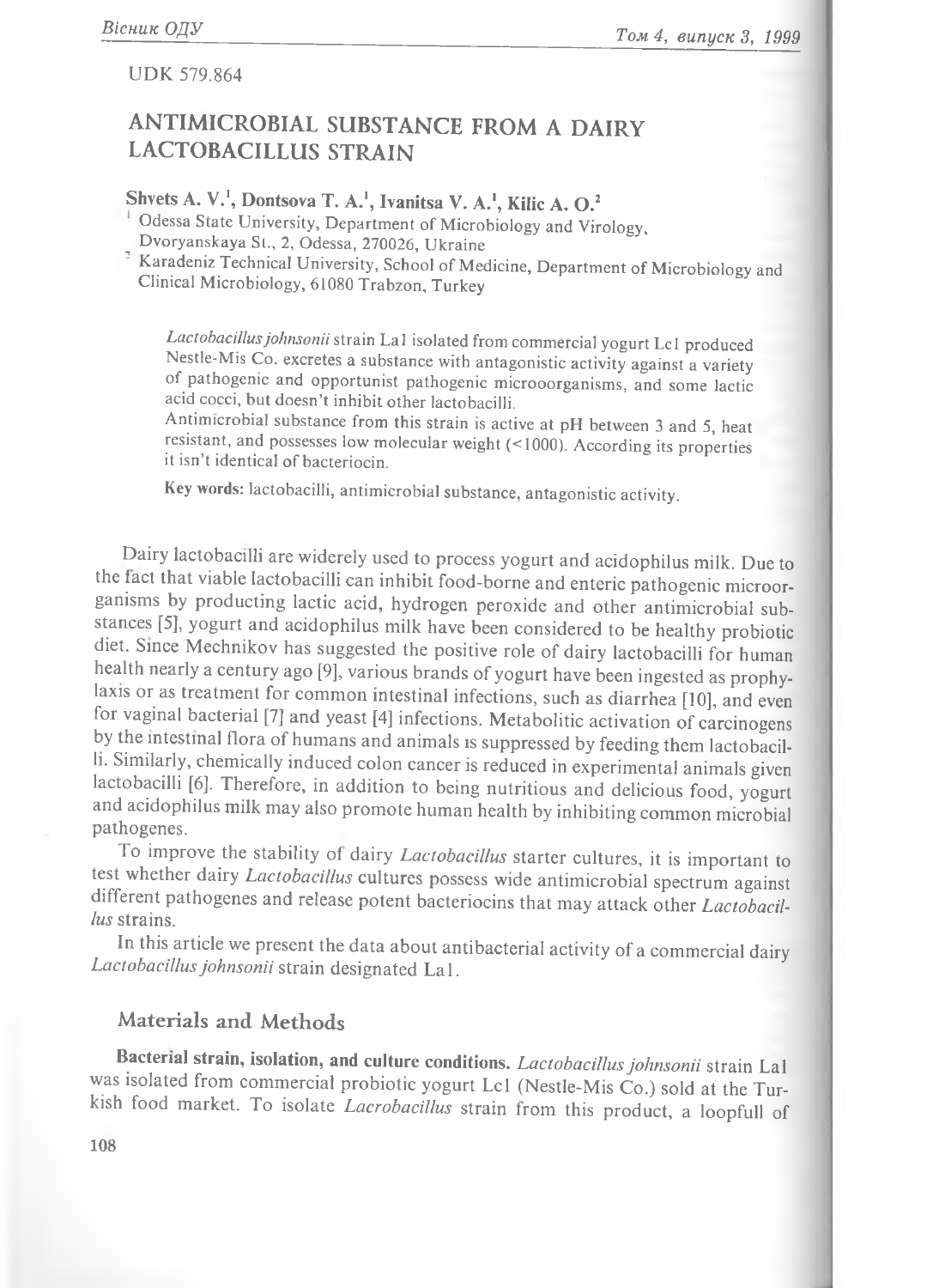yogurt was streaked on the selective MRS agar (pH 6.2) and incubated in a candle jar at 37°C for 48 h. The isolate from M RS agar was further confirm ed to be a *Lactobacillus* spp. by its rod cell morphology, gram-positive stain, and catalase negative reaction. This isolate was identified by comparing its sugar fermentation patterns with the scheme described in *Bergey Manual* [7]. The control *Lactobacillus* type strains used in this study are listed in Table 1.

Table 1

| Strain <sup>®</sup>                                    |  |
|--------------------------------------------------------|--|
| Lactobacillus delbrueckii subsp. bulgaricus ATCC 11842 |  |
| Lactobacillus delbrueckii subsp. delbrieskii ATCC 9649 |  |
| Lactobacillus delbrueckii subsp. lactis ATCC 15808     |  |
| Lactobacillus casei ATCC 27139                         |  |
| Lactobacillus acidophilus ATCC 4357                    |  |
| Lactobacillus acidophilus ATCC 33200                   |  |

#### Control *Lactobacillus* type strains used in this study

**Determination of inhibitory activity by microbiological assay.** Inhibitory activity was determined against various bacterial strains: *Escherichia coli, Staphylococcus aureus, Pseudomonas aeruginosa, Streptococcus group B, Candida* spp., *H elicobacter pylori,* Serratia spp., *Enterobacter cloaceae*, *Gardnerella vaginalis*, and various genera lactic acid bacteria of human origin using agar well-diffusion method [11]. Indicator bacteria were grown in brain-heart infusion (BHI) broth and were adjusted to  $10^8$  CFU/ml, and  $0.1$  ml of the cultures were spread onto the surface of BHI agar plates. Wells with 6 mm in diameter were cut in BHI media plates seeded with an indicator cultures using sterile tube. The cell-free culture (50  $\mu$ l) extract previously adjusted to pH 7.0 and supplemented at a final concentration with 1 mg/ml of filter sterilized catalase (2600 U/mg, Sigma) to inhibit the action of hydrogen peroxide was placed into wells. After diffusion of the extract into the agar (4 h at  $4^{\circ}$ C), the agar plates were incubated overnight in a candle jar at 37°C, and the diameter of the inhibition zone around wells was measured. The final inhibition diameter corresponded to the difference between the total inhibition zone and the diameter of the well.

Termal stability. To test for heat sensitivity, the culture supernatant fluid (10 000 rpm for 15 min) was heated at 121°C for 15 min. The residual inhibitory acivity was then determined by using *E. coli* ATCC 35218 as an indicator.

**pH stability.** The pH of the culture supernatant fluid of La1 was raised from 4.5 to 5.3 and 6.7 with 1 N NaOH. Inhibitory activity was tested at different pHs by using *E. coli* **ATCC** 35218 as an indicator.

**Stability to proteases.** The following enzymes were tested for their hydrolytic activity: 1) the proteolytic enzymes proteinase K (2.6 U/mg), pepsin (16 milliAnson U/mg), trypsin (39 U/mg),  $\alpha$ -chymotrypsin (45 U/mg); 2) the lipolytic enzyme lipase (900 U/mg) and 3) the glycolytic enzyme a-amylase (2.2 U/mg). All enzymes were obtained from Sigma Chemical Co., St. Louis, Mo. Assays were performed at the final concentration

<sup>&</sup>lt;sup>a</sup> ATCC, American Type Culture Collection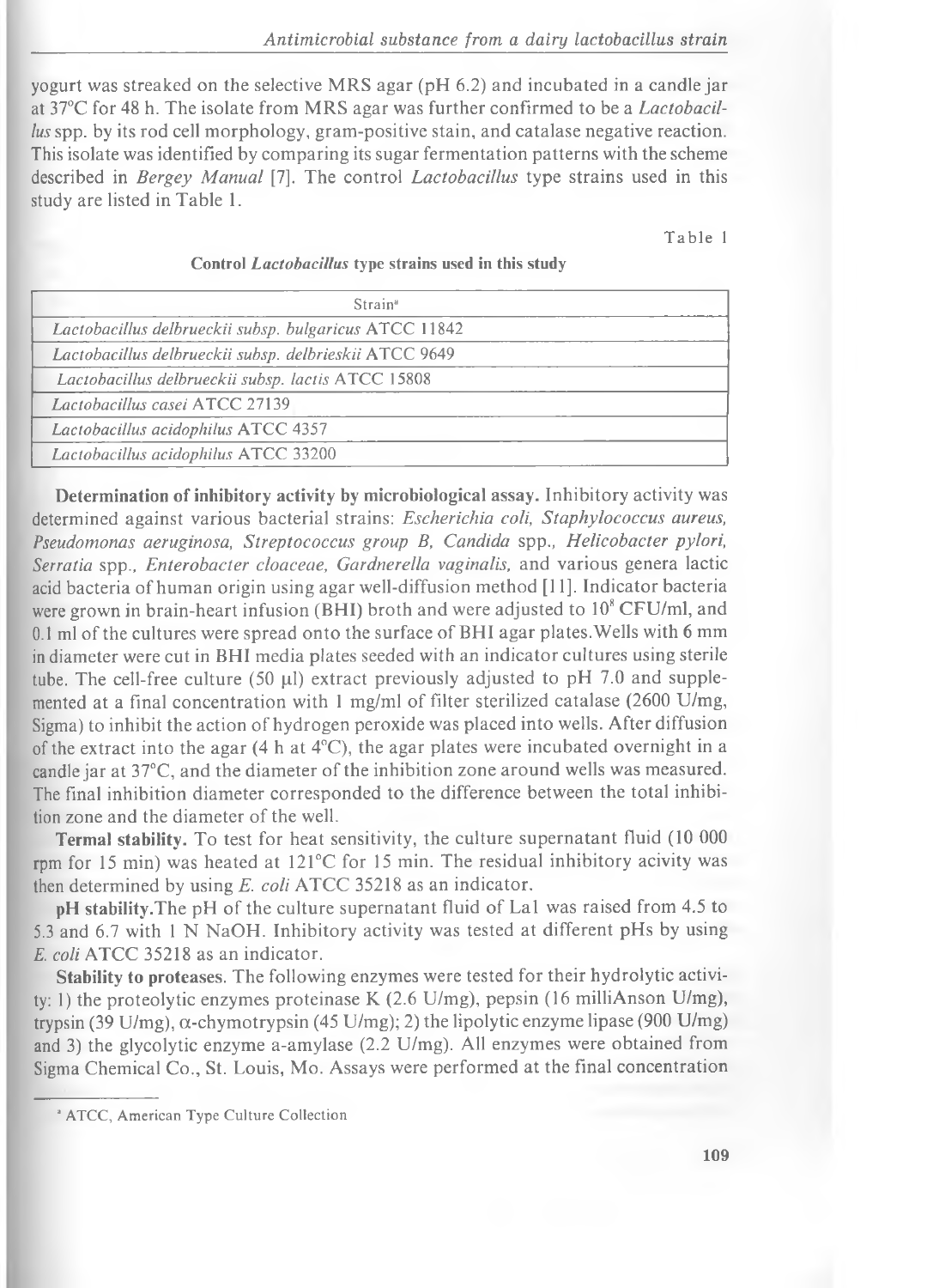o f 1 mg/ml at pH 3.0 for pepsin, and pH 7.0 for the other enzymes. Samples with and without enzymes were held at the appropriate temperature ( $25^{\circ}$ C to  $37^{\circ}$ C depending on the enzymes) for 1 h. The remaining activity after enzyme digestion was detected by the agar well-diffusion method against sensitive indicator (*Pseudomonas aeruginosa*).

#### Results

Inhibitory activity of *L. johnsonii* strain La1 was determined against thirteen indicator species. The zones of inhibition (diameter in millimeters) are shown in Table 2.

Table 2

| Bacterium (no. of strain tested) | No. of strains at the following inhibitory zone diameter (mm) |   |                |                |                |               |     |
|----------------------------------|---------------------------------------------------------------|---|----------------|----------------|----------------|---------------|-----|
|                                  | $\bigcap$                                                     |   | 10             | 12             | 14             | 16            | >16 |
| Escherichia coli (11)            |                                                               |   | 4              | 7              |                |               |     |
| Streptococcus gr. $B(12)$        |                                                               |   |                | 8              | $\overline{4}$ |               |     |
| Pseudomonas spp. (2)             |                                                               |   |                | $\overline{2}$ |                |               |     |
| Serratia spp. (8)                |                                                               |   |                | 3              | $\mathcal{L}$  |               |     |
| Candida spp.(18)                 |                                                               |   | 4              | 5              | 7              | $\mathcal{D}$ |     |
| Helicobacter pylori (4)          |                                                               |   | $\mathfrak{D}$ | $\overline{2}$ |                |               |     |
| Gardnerella vaginalis (1)        |                                                               |   |                |                |                |               |     |
| Enterobacter cloaceae (2)        |                                                               |   |                |                | $\overline{2}$ |               |     |
| Staphylococcus aureus (4)        |                                                               |   | 3              |                |                |               |     |
| Enterococcus spp. (2)            |                                                               |   |                |                |                |               |     |
| <i>Lactococcus</i> spp. (2)      |                                                               | 2 |                |                |                |               |     |
| Pediococcus spp. (2)             |                                                               |   |                |                |                |               |     |
| Lactobacillus spp. (9)           | Q                                                             |   |                |                |                |               |     |

## Inhibitory effect of *Lactobacillus johnsonii* strain La1 on other bacteria

The La1 culture supernatant was inhibitory against strains of *E coli, Streptococcus group B, Pseudom onas aeruginosa, Serratia spp., Candida spp., H elicobacter pylori, Gardnerella vaginalis, E nterobacter cloaceae* and *Staphylococcus aureus.* The cell-free supernatant of strain La1 showed also a weak activity against a few lactic acid bacteria, especially *Lactococcus* spp., *Pediococcus* spp., *Enterococcus* spp. It appeared that the strain La1 presented a broader spectrum of antimicrobial action on both gram-positive and gram -negative bacteria. But no inhibition was dem onstrated against any of the nine strains of *Lactobacillus* tested.

*L. johnsonii* La1 excreted in the medium substances other than organic acid and hydrogen peroxide since activity was still observed after neutralization of the culture supernatant at pH  $7.0$  and treatment with catalase.

The antimicrobial material was active at pH between 3 and 5. When pH was raised to 5.3 the inhibitory activity was lost (Table 3). Back-titration of the substance to a lower pH allowed the inhibitory effect to be retrieved. Strain La1 retained good activity after it was heated at 121°C for 15 min. It was relatively thermostable espesially in acidic condition.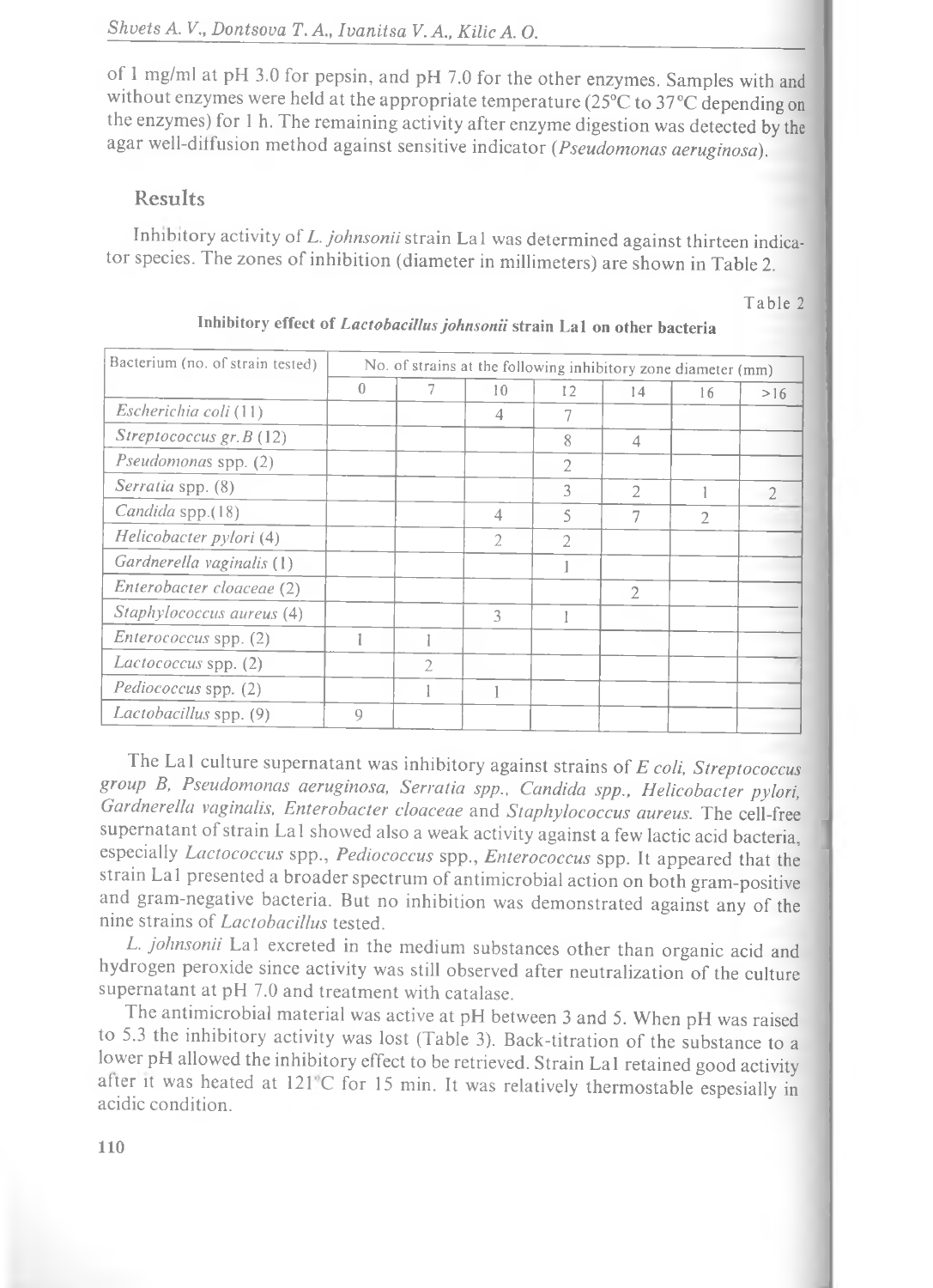*Antimicrobial substance from a dairy lactobacillus strain*

#### Table 3

Effect of heat on antimicrobial substance from L. johnsonii strain La1 at various pH values (the values indicate the percentage of residual activity after treatment at  $121^{\circ}$ C for 15 min)

| pH <sub>3</sub> | pH 4.5 | pH 5.3 | pH 6.7 |
|-----------------|--------|--------|--------|
| 100             |        |        |        |

Antimicrobial substance of *L. johnsonii* Lai was also stable to protease inhibitiors such as trypsin, proteinase K,  $\alpha$ -chymotrypsin, pepsin. These characterictics indicated that the substance didn't contain a proteinaceous part in its structure. But all activity was lost after proteolytic digestion by  $\alpha$ -amylase and lipase (Table 4). Residual activity was measured by the agar well-diffusion method. Indicator strain is given in Materials and Methods: Pseudomonas aeruginosa ATCC 19145.

Table 4

The effect of proteolytic, glycolytic and lipolytic enzymes on the antimicrobial substance from L. johnsonii strain Lai

| Enzymes                | Diameter of the zone of inhibition (mm) with cell-free supernatant of cultures |
|------------------------|--------------------------------------------------------------------------------|
| Catalase               |                                                                                |
| Proteinase K           | 12                                                                             |
| Pepsin                 |                                                                                |
| Trypsin                | 1つ                                                                             |
| $\alpha$ -Chymotrypsin | 12                                                                             |
| $\alpha$ -Amylase      |                                                                                |
| Lipase                 |                                                                                |

#### Discussion

It has been reported by several investigators that lactobacilli are able to produce antim icrobial substances when grown in specific media [3]. Vincent et al. [12] described in 1959 w hat was called lactodicin, a substance obtained from solid agar medium seeded with *L. acidophilus*. This substance was more active against gram-negative than gram-positive bacteria.

Barefoot and Klaenhammer [2] reported a substance produced by *L. acidophilus* N2 which was active against *L. leishmannii, L. helveticus, L lactis*, and *L. bulgaricus*. It was pH dependent with maximum activity detected in broth cultures at pH 6.0. This substance was classified as a bacteriocin, because it had a molecular weight 6.500; however, its activity was restricted to members of the family *Lactobaciliaceae*, and it had a peptide structure.

Other antibacterial substances have been isolated from various types of bacteria. Microcins, for example, are produced mostly by members of the family *Enterobacte*riaceae. Microcins are peptide antibiotics with low molecular weights. They are also insensitive to proteases [1].

In contrast, bacteriocins, which are inhibitory substances that are generally produced by gram-positive bacteria, have high molecular weights and are susceptible to proteases; and their spectrum of antimicrobial activity is limited to related species [11].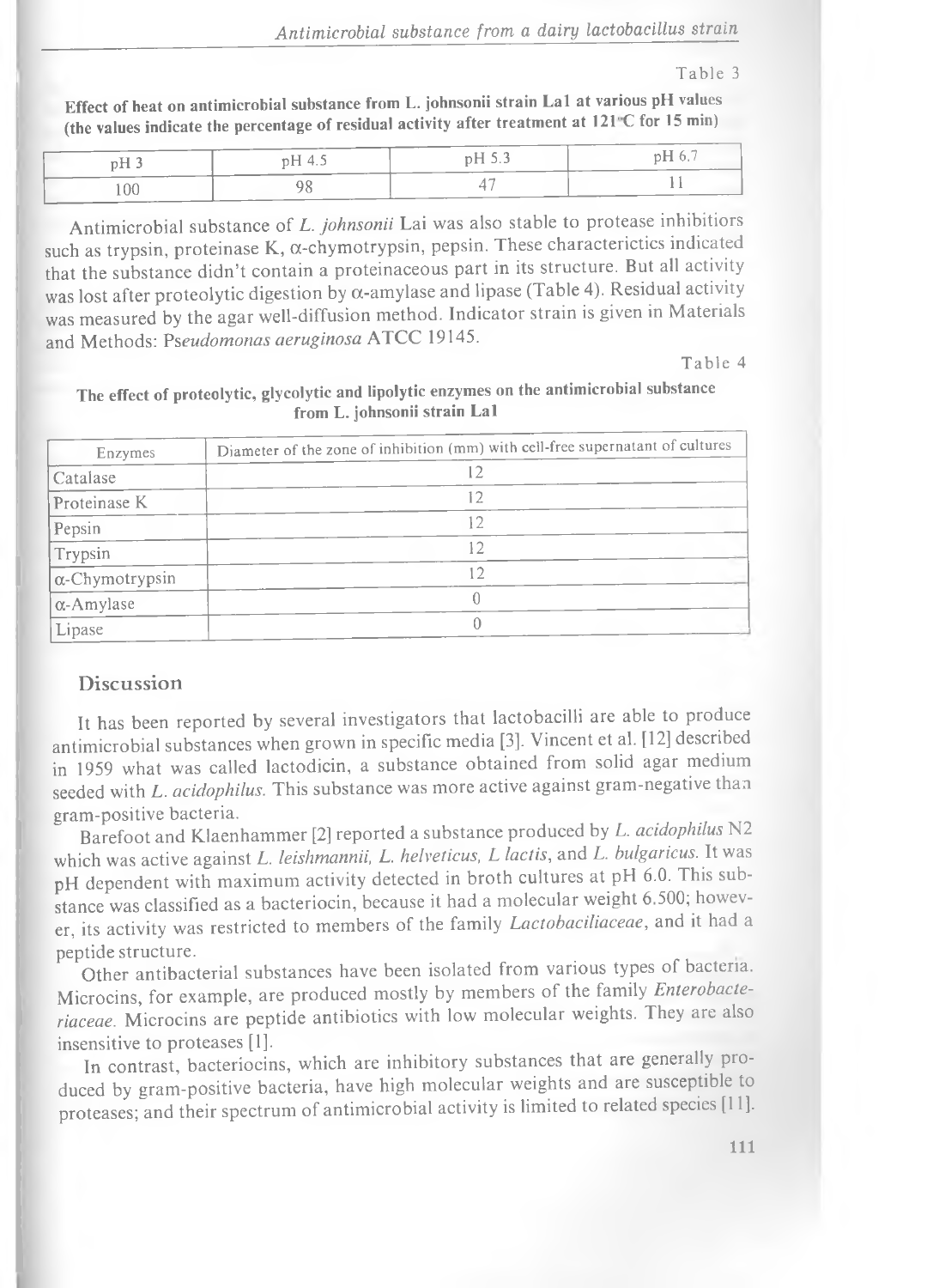The inhibitory substance produced by *Lactobacillus johnsonii* strain La1, even though it is produced by a gram -positive organism , has a low m olecular weight and is active against a broad spectrum of gram-negative and gram-positive organisms, including lactic acid cocci, but not against other lactobacilli. These characteristics make the substance different from the bacteriocins. It is resistant to various proteases such as proteinase K,  $\alpha$ -chymotrypsin, trypsin, pepsin. It is also heat resistant. The low molecular weight and its narrow range of pH preference, suggest that antibacterial substance may be a short-chain fatty acid.

#### References

- 1. Baquero F., Moreno F. The microcins // Microbiol. Lett. -- 1984. -- 23. -- P. 117-124.
- 2. Barefoot S. F., Klaenhammer T. R. Purification and characterization of the *Lactobacillus acidophilus* bacteriocin lactacin B. // Antimicrob. Agents Chemother.  $-$  1984.  $-$  26.  $-$  P. 328-334.
- 3. De Klerk H. C., Coetzee J. N. Antibiosis among lactobacilli. Nature (London). 1961 192 -P. 340—341.
- 4. Drutz D. J. *Lactobacillus* prophylaxis for *Candida* vaginitis // Ann. Intern. Med 1997. 116. -P. 419—420.
- 5. Gilliland S. E., Speck M. L. Antagonistic action of *Lactobacillus acidophilus* towards intestinal and food-borne pathogens in associative cultures.  $// J. Food Prot. — 1977. — 40. — P. 820-823.$
- 6. Goldin B. R., G orbach S. L. Effect of *Lactobacillus acidophilus* dietary supplements on 1,2-dimethylhydrazine dihydrochloride-induced intestinal cancer in rats // J. Natl. Cancer Inst - $1980 - 64 - P. 263 - 265$ .
- 7. Hallen A., Jarstrand C., Pahlson C. Treatment of bacterial vaginosis with lactobacilli // Sex Trans Dis. — 1992. — 19. — P. 146—148.
- 8. Kandler O., Weiss N. Genus *Lactobacillus*, In Bergey's manual of systematic bacteriology, vol.2. The William and Wilkins Co., Baltimore. — 1986. — P. 1209—1234.
- 9. Mechnikov E. The prolongation of life. G. P. Putnam's Sons, New York, 1908.
- lO.Siitonen S., Vapaatalo H., Salminen S. Effect of *Lactobacillus* GG yogurt in prevention of antibiotic assosiated diarrhoea  $\text{l/ Ann. Med} = 1994. = 22. = P. 57–59.$
- 11. Tagg J. R., Dayani A. S. Bacteriocins of Gram-positive bacteria // Bact. Rev. 1976. 40. P. 722-756.
- 12. Vincent J. G., Veomett R. C., Riley R. F. Antibacterial activity assosiated with *Lactobacillus acidopholus. II* J. Bacteriol. — 1959. — 78. — P. 477—484.

#### АНТИМІКРОБНА РЕЧОВИНА З ПРОМИСЛОВОГО ШТАМУ LACTOBACILLUS

### Швець Г. В.<sup>1</sup>, Донцова Т. А.<sup>1</sup>, Іваниця В. О.<sup>1</sup>, Килич А. О.<sup>2</sup>

- Одеський державний університет, кафедра мікробіології та вірусології, вул. Дворянська, 2, Одеса, 270026, Україна
- Караденізський технічний університет, Медична школа, кафедра мікробіології та кліничної мікробіології, 61080, Трабзон, Турція

#### Резюме

Lactobacillus johnsonii штам La1, який був ізольований з комерційного йогурту Lcl компанії Нестле", виробляє речовину сильної антагоністичної активності щодо багатьох патогених та умовно-патогених мікроорганізмів і деяких молочнокислих коків, але вона не пригноблювала ріст інших лактобацил. Антимікробна речовина цього штаму активна в межах pH 3 і 5, стійка до нагрівання та має низьку молекулярну вагу (< 1000). За своєю характеристикою вона не відноситься до бактеріоцину.

Ключові слова: лактобацили,. антимікробна речовина, антагоністична активність.